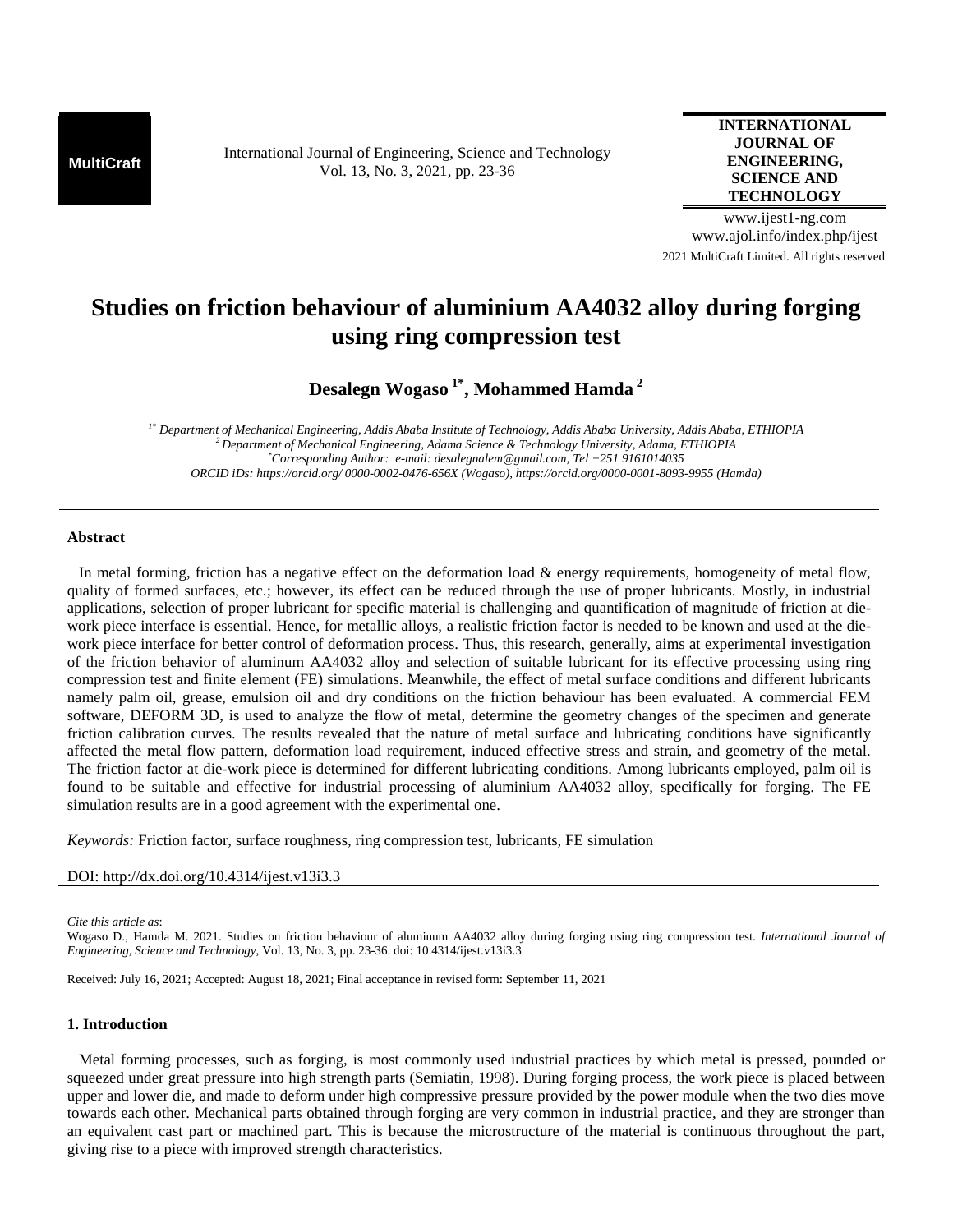In metal forming, friction significantly affects the shape of the work piece as reported by Narayanasamy and Pandey (1997). When the workpiece made contact with the die, it is deformed mainly under the pressure normal to the interface, and at the same time the work piece flows in the tangential direction as well. Such tangential flow depends on the friction condition of the diework piece interface. It would lead to higher equivalent stress, which reduces the workability of the metal and leads to premature failure. Thus, to obtain products with the desired characteristics, the friction condition on the die-work piece interface is required to be controlled. As the ease of metal flow is key to achieving die fill in forging, common industrial practice made to reduce interface friction is to use lubricants. When the two surfaces are separated by a lubricant layer, the asperities of the surfaces will not interact each other, as a result metal can easily flow between die and work piece interface. Furthermore, proper and adequate lubrication with a suitable lubricant is essential to reduce this interface friction. Rajesh and Siva-Prakash (2013) conducted experimental study to determine the friction factor under different lubricating conditions. The result showed that presence of lubricant at the interface between the tool and work piece reduces the friction coefficient. Wogaso et al. utilized ring compression test and finite element (FE) simulations to investigate the frictional behavior of powder metallurgical Al-4%Cu preforms under different initial relative densities and lubricating conditions (Wogaso et al., 2014). They showed use of appropriate lubricants has reduced the interface friction. Shahriari et al. (2011) also conducted experimental study and FE simulations to determine effect of lubricating conditions and temperature on the friction coefficient during hot forging. They revealed that the interfacial friction is significantly dependent on the temperature and type of lubricants used.

 Most importantly, metal forging introduces plastic deformation and an increase in a new surface area that causes most of lubricants squeezed out, resulting in boundary lubrications to be present at critical locations, even where a thick layer of lubricant is sprayed initially as summarized by Peterson and Ling (1966). The lubricating condition varies a lot during metal forming processes. Therefore, one has to consider the working conditions in order to select most proper lubricant. Under high pressures and reductions, the lubricant film often breaks down and causes poor metal flow and wear of the forming tools. In addition, Isogawa et al. (1992) suggested that it is not economically practicable or viable to test large number of lubricants in the production shops, since any failure in lubrication may result in huge loss of money and time. Performance of the lubricants cannot be predicted accurately. This again leads to wrong usage of lubricants and subsequently losses. Therefore, it is essential to conduct the friction measurement test and find the lubricity of the lubricants in a laboratory setup under actual production conditions.

 In contrast to existing techniques of application mode of lubricants, it is hypothesized that coefficient of friction value for each material must be known in a given metal forming processes. Sofuoglu and Rasty (1999) utilized ring compression test to evaluate the effect of different factors namely material properties, strain rate sensitivity, and barreling on friction behaviour and revealed that the friction calibration curves are notably influenced by material properties and testing conditions, and every material possesses its own distinctive friction calibration curves. Camacho et al. (2013) also studied interface friction in metal forming of industrial alloys including steel, stainless steel, copper alloy, titanium alloy and nickel alloy. Ring compression test was used in order to determine friction calibration maps for different metallic alloys that are typically used in industrial practice of metal forming. Furthermore, the differences and similarities in the behavior observed are evaluated for all materials. It was concluded that the importance of using a friction calibration map for each material.

 Nowadays, environmental issues are of great importance. Lately, lubricants are formulated from heavily compounded chemically active minerals and frequently different types of additives are used that are not environmentally friendly as stated by Cisson et al. (1996), and their production process produces some environmentally hazardous chemical components. However, the scientific world is now looking for alternative lubricants that are more environmentally friendly. Consequently, there was considerable motivation to find an alternative lubrication method, especially for cold forging of aluminum alloys. Since aluminum AA302 alloy is characterized by low coefficient of thermal expansion and better wear resistance, it has been widely used for the production of forged engine pistons; however during forging, industries traditionally use vegetable oils and shop grease as a lubricant (Bay, 1994).

 Considering the hypothesized relationship between interface friction and material friction calibration curves, the overall goal of this research is to investigate the frictional behavior and select suitable lubricant for cold working of aluminium AA4032 alloy by using ring compression test and FE simulations. Specifically, the effect of surface roughness and lubricating conditions on metal flow are investigated. Through the use of a constant surface roughness value, the effect of different lubricating conditions on the deformation behavior has been evaluated. Integrated approach of ring compression test and FE simulation have been employed to investigate the friction behaviour of the aluminum AA4032 alloy metal during forging.

## **2. Experimental Details**

#### *2.1. Ring specimen preparation*

For the current research, aluminium AA4032 alloy metal was considered for investigation as it has got broad range of applications in major industries like automotive, aerospace, building construction, etc due to its unique combination of properties. Chemical composition of wrought aluminum AA4032 alloy was examined using mass spectrometer and depicted in Table 1.

| Table 1. Chemical composition of alumnum AA47092 and v |                    |       |            |      |      |       |        |       |      |                |               |
|--------------------------------------------------------|--------------------|-------|------------|------|------|-------|--------|-------|------|----------------|---------------|
| Al                                                     | $\mathbf{C}$<br>٦Π |       |            | Mn   | Mg   |       | Ni     |       | Pb   | $\mathbf{S}$ n | Elemen.       |
| 84.94                                                  | 16                 | -0.03 | $\pm 0.89$ | 0.02 | 0.98 | 0.009 | 10.892 | 0.029 | 0.03 |                | $\frac{6}{6}$ |

Table 1. Chemical composition of aluminum AA4032 alloy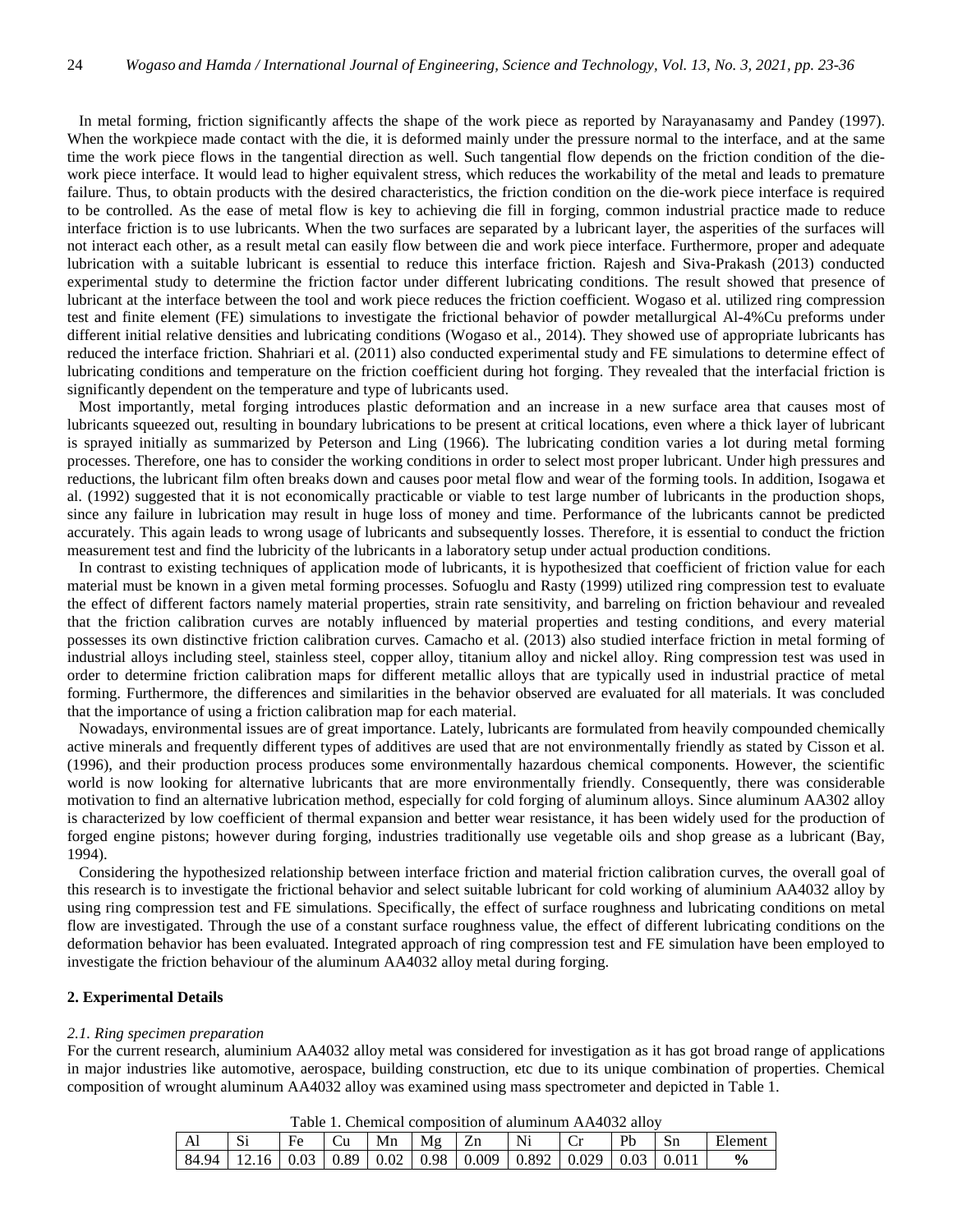The ring specimens were prepared by machining aluminum AA4032 alloy metal to standard ring compression geometry of outer diameter: inner diameter: height ratio of 6:3:2 (24:12:8 mm), respectively. A 6:3:2 geometry ratio was selected for the study for the fact that it minimizes the strain rate sensitivity of the metal as reported elsewhere (Dutton et al., 1999). The required surface roughness of each ring specimens was imparted using controlled grinding and polishing techniques for different experimental conditions. The geometry of the ring specimen before compression test is illustrated in Fig. 1. The tests were conducted on different specimens for each lubricating and surface roughness conditions, and to get accurate results, each experiment was replicated three times.



Fig.1 Geometry of ring specimen

## *2.2. Imparting surface roughness*

 Metal forming industries traditionally use metals with random surface roughness conditions. Selection of appropriate lubricant for the specific surface roughness is not easy. Thus, in this research, different surface roughness values of the metal were prepared and their corresponding interface friction factors were determined. Based on the result, suitable surface roughness of the specimen was selected to examine the effects of various lubricating conditions on the interface friction factor. Developing quantitative frictional value for AA4032 alloy metal under different lubricating condition is a direct demand for metal forming industries. Thus, to investigate the effect of surface roughness value on interface friction factor, roughness values of the specimen corresponding to 1.50  $\mu$ m, 2.50  $\mu$ m and 3.50  $\mu$ m in R<sub>a</sub> were considered. Roughness of 1.50  $\mu$ m (termed low surface roughness) was selected as it is typical of the work piece finish employed in most metal forming industries. Further, medium and larger roughness values of  $R<sub>a</sub>$ , 2.50µm and 3.50 µm (termed as medium and higher values) were employed and intended to simulate the effect of metal surface conditions on deformation behaviour. A comprehensive list of experimental conditions namely surface roughness values and lubricating conditions is depicted in Table 2. Figure 2 also shows photographs of ring specimens with different surface roughness conditions.



Fig.2 Photographs of ring specimens with: a) 1.5 µm surface roughness value, b) 2.5 µm surface roughness value and c) 3.5 µm surface roughness value.

 To develop the required surface roughness on the specimens, a standard flat grinder and different grit size emery papers were used. The surface of the specimens was polished using different waterproof abrasive paper of grit size 60, 120, 240, 320, 360 and 380 to obtain the required values. Employing repeated passes of the specimens over the selected emery papers, the required surface roughness values of  $R_a = 1.50 \mu m$ , 2.5  $\mu m$  and 3.50  $\mu m$  were prepared. To maintain consistence in the values, all grinding passes were limited to a single direction and equal number. Waterproof abrasive paper of 380 grit size was used to reduce surface profile marks created during machining. Lastly, the metal surface roughness was measured with a surface roughness tester (SRT-6210 model type).

| r abio 2 Exportancia conditions |              |                   |  |  |  |  |  |
|---------------------------------|--------------|-------------------|--|--|--|--|--|
| Specimen                        | Lubricating  | Surface roughness |  |  |  |  |  |
| Geometry                        | condition    | values $(\mu m)$  |  |  |  |  |  |
|                                 |              | 1.50              |  |  |  |  |  |
|                                 | Dry          | 2.50              |  |  |  |  |  |
| OD:ID:H                         |              | 3.50              |  |  |  |  |  |
| (24:12:8)                       | Palm oil     | at 1.5µm surface  |  |  |  |  |  |
|                                 | Grease       | roughness value   |  |  |  |  |  |
|                                 | Emulsion oil |                   |  |  |  |  |  |

|  |  | Table 2 Experimental conditions |  |
|--|--|---------------------------------|--|
|--|--|---------------------------------|--|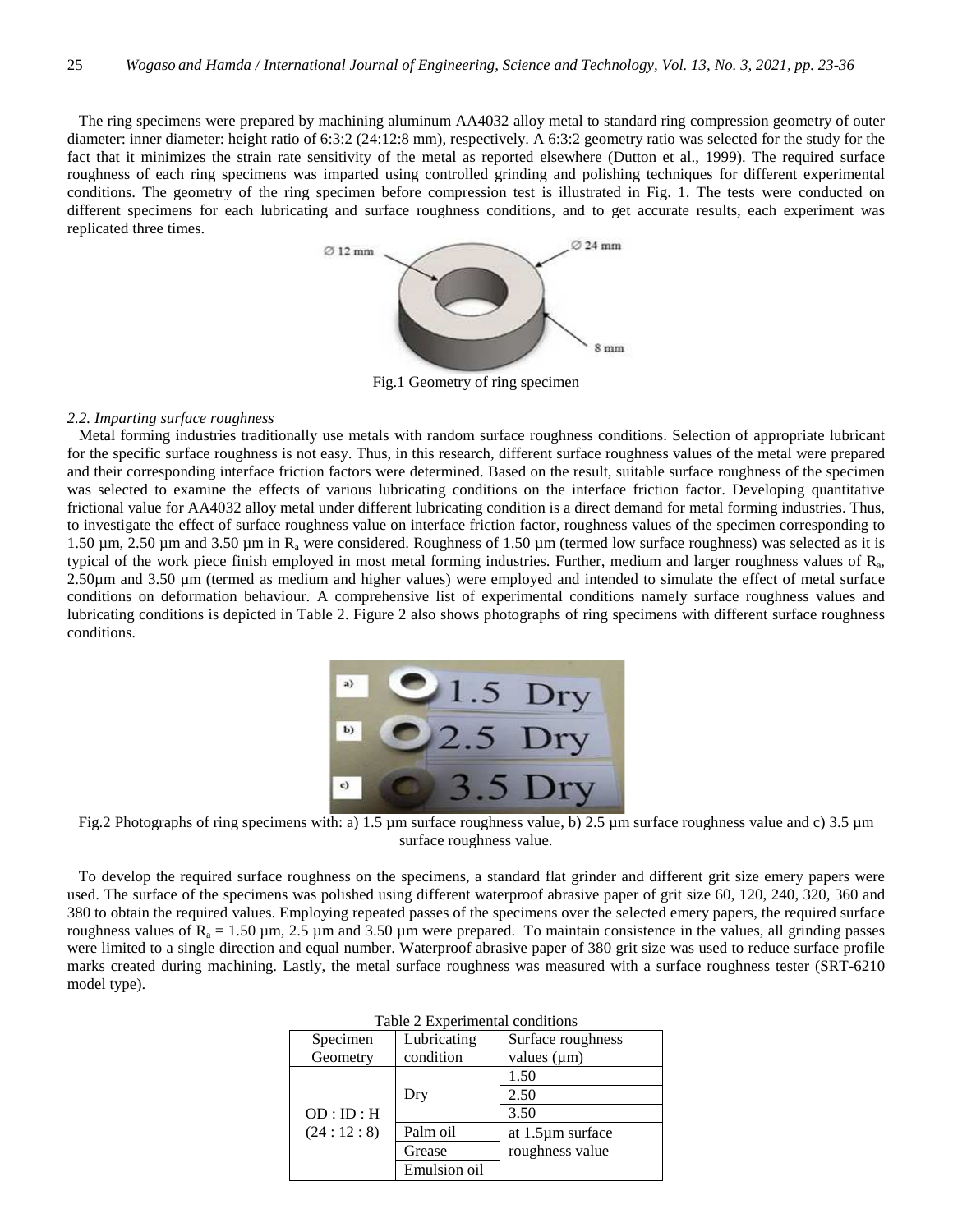# *2.3. Lubricants used*

 Lubricants employed for this study were mainly oil-based (palm oil), grease, emulsion oil and dry conditions. Using the ring compression test, the performance of these lubricants during cold forging of aluminum AA4032 alloy was evaluated. Selection of the suitable lubricants with lower friction factor for forging of AA4032 alloy was determined experimentally by examining dimensional changes of internal diameter (%) and height reduction (%) of ring specimens. In addition, ring compression test and FE simulation approach were integrated to evaluate friction behavior of the metal.

# *2.4. Ring compression tests*

The ring compression test was carried out between two parallel flat mirror finished open dies of hydraulic press with capacity 3000 kN at a ram speed of 0.25 mm/s. The non-related parameters were all kept at constant values. A summary of the conditions used to investigate the friction factor for each surface roughness and lubricating condition is depicted in Table 2. To verify the consistency of the results, three replications were carried out under each experimental condition. The height reduction and inner diameter change of ring specimens with respect to various surface and lubricating conditions were plotted and compared with that of Male and Cockcroft friction calibration curves (Male and Cockcroft, 1965).

# *2.5. Evaluation of metal flow*

 In ring compression test, the specimen was assumed to deform in a uniaxial state of stress condition. Determination of effective stress and strain values is essential, particularly for forming involving large amount of plastic deformation. After the ring compression tests were performed, the metal flow behaviour including engineering stress and strain, true stress and strain, strain hardening exponent and strength coefficient were determined. The computation of material properties namely strain hardening exponent and strength coefficient were made by taking the values of the true strain and true stress which represent the plastic flow of the material.

# *2.6. Finite element simulations*

 Finite element simulation of ring compression test was carried out using rigid-plastic deformation model. Modeling and analysis of metal forming processes have been specialized applications, and only a limited range of FE software which is capable of conducting the analysis. Hence, the selection of FE software is one of the dominant aspects of metal forming process analysis. Oh et al. (1991) validated the effectiveness of FE simulation using DEFORM software for its use in metal forming analysis. It is capable of handling different types of materials such as rigid plastic, elastic plastic and powder materials. Simulation of bulk forming processes with FE method is a powerful and effective tool for analyzing the metal forming processes.

 In this study, the FE modeling of ring compression test was performed using commercial software, DEFORM 3D, and the model is illustrated in Fig. 3. An axisymmetric formulation of the specimen was considered during modeling; hence 3D modeling in Fig. 3 represents only one half of the ring specimen simulation.



Fig.3 FE method modeling of ring compression test (a) before deformation **and (b) after deformation** 

In the methodology of FE simulation, as suggested by the Rao et al. (2009), the tetrahedral element type which reduces the number of iteration had been chosen and the specimen geometry was neither too fine meshed nor coarse meshed thereby long computational time and accuracy with unnecessary precision was minimized. Therefore, a tetrahedral nodded element of two thousand in number was selected to mesh the ring geometry. Selection of friction model is one of the key issues in FE modeling. Among these models, the one with higher accuracy is still unknown and controversial. However, Fereshteh et al. (2004) studied friction modeling using the physical simulation during bulk metal forming processes. Coulomb and constant friction models are the two most commonly used mathematical models for friction quantification in metal forming process. Coulomb model is mainly used in processes with low pressures, whereas constant friction model is adequate for processes where high effective strains and pressures prevail. De-Pierrie and Gurney (1974) also presented that the constant friction model is more realistic than the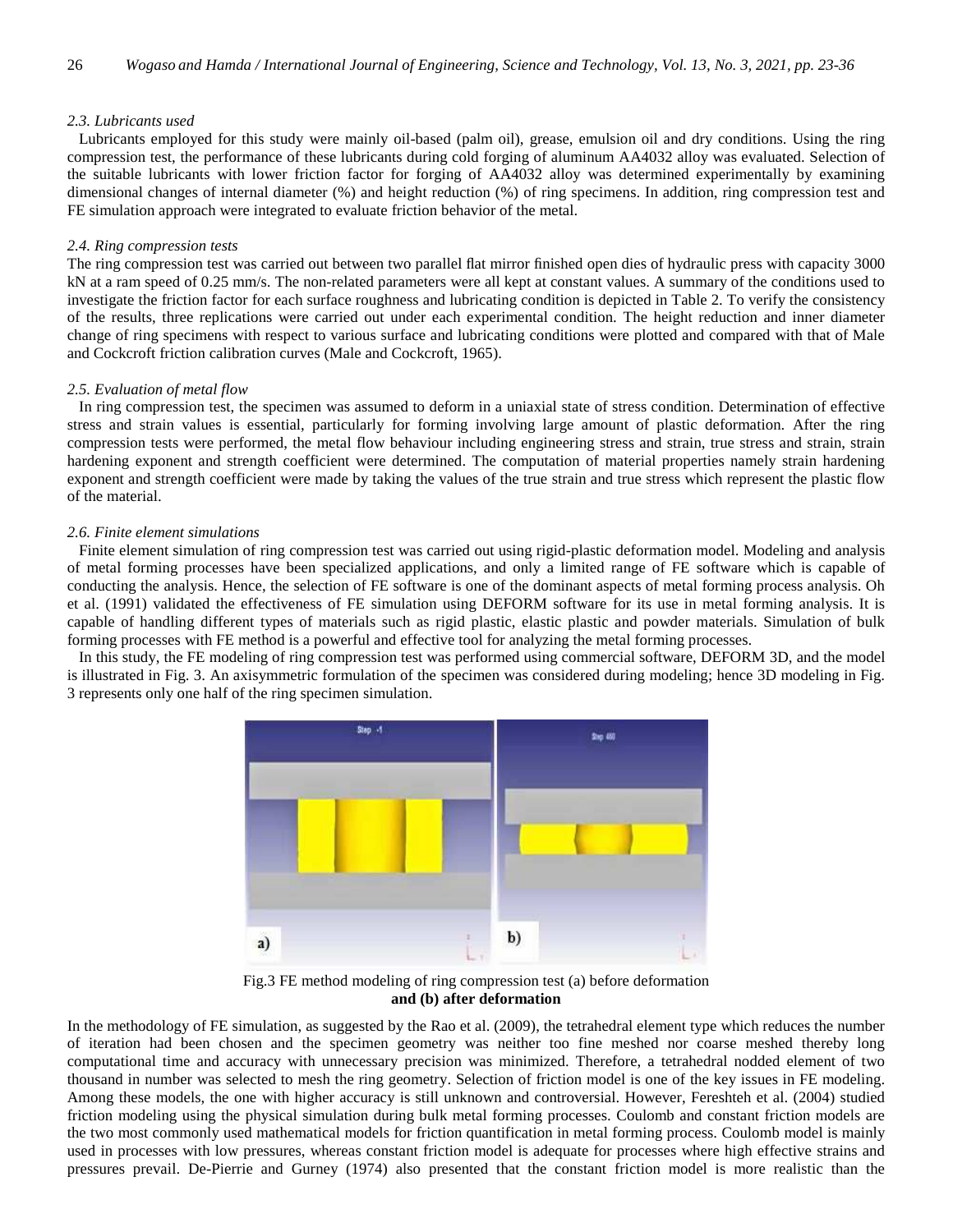Coulomb's model in describing and quantifying the shear stresses in bulk forming processes. Therefore, in the FE modeling, constant friction model was chosen for various surface roughness and lubricating conditions since its simplicity seemingly indicates the material feature of plastic deformation.

# *2.7. Determination of friction factor*

First attempt was made to determine the friction factor for various surface roughness and lubricating conditions by measuring the change in inner diameter and reduction in height of the ring specimens. The properties of AA4032 metal were determined by using compression test for different surface roughness and lubricating conditions, respectively. To determine the friction factor between the interface of the die and ring specimen, the friction calibration curve was standardized into plots that represent the deformation in the ring as it was compressed. The friction calibration curves were derived by using FE method software (DEFORM 3D) by incorporating the properties of material as input. As shown in Fig. 3, an axis-symmetric model was created using DEFORM 3D which is a commercial software and a product of Scientific Forming Technologies Corporation. The sizes of ring samples are same as the ones used in experiments. Series of simulations were run with same setup but different friction factors between die and ring specimen. Friction factors were varied between 0 and 1. The height reduction and inner diameter changes at each step were measured and used for the determination of material properties and geometry changes of the ring specimens. The values of height reduction (%) and change in inner diameter (%) were used to generate friction calibration curves and mapped against a Male and Cockcroft friction calibration curves as shown in Fig. 4 in which each curve represents a distinct value of friction factor. The friction factor can be obtained simply by plotting percentage of height reduction and inner diameter change of ring specimen, and made to fit against Male and Cockcroft friction calibration curves.



Fig.4 Male and Cockcroft friction calibration curve (Male and Cockcroft, 1965)

# **3. Results and Discussions**

# *3.1. Determination of material properties*

The experimental result of geometry changes of ring specimens in terms of outer diameter, inner diameter and height reduction with respect to deformation load was determined. Photographs of deformed ring specimens with different surface roughness values and lubricating condition are also shown in Fig. 5.



Fig.5 Photographs of deformed ring specimens at fracture load for various surface roughness and lubricating conditions a) Dry condition and b) Lubricated conditions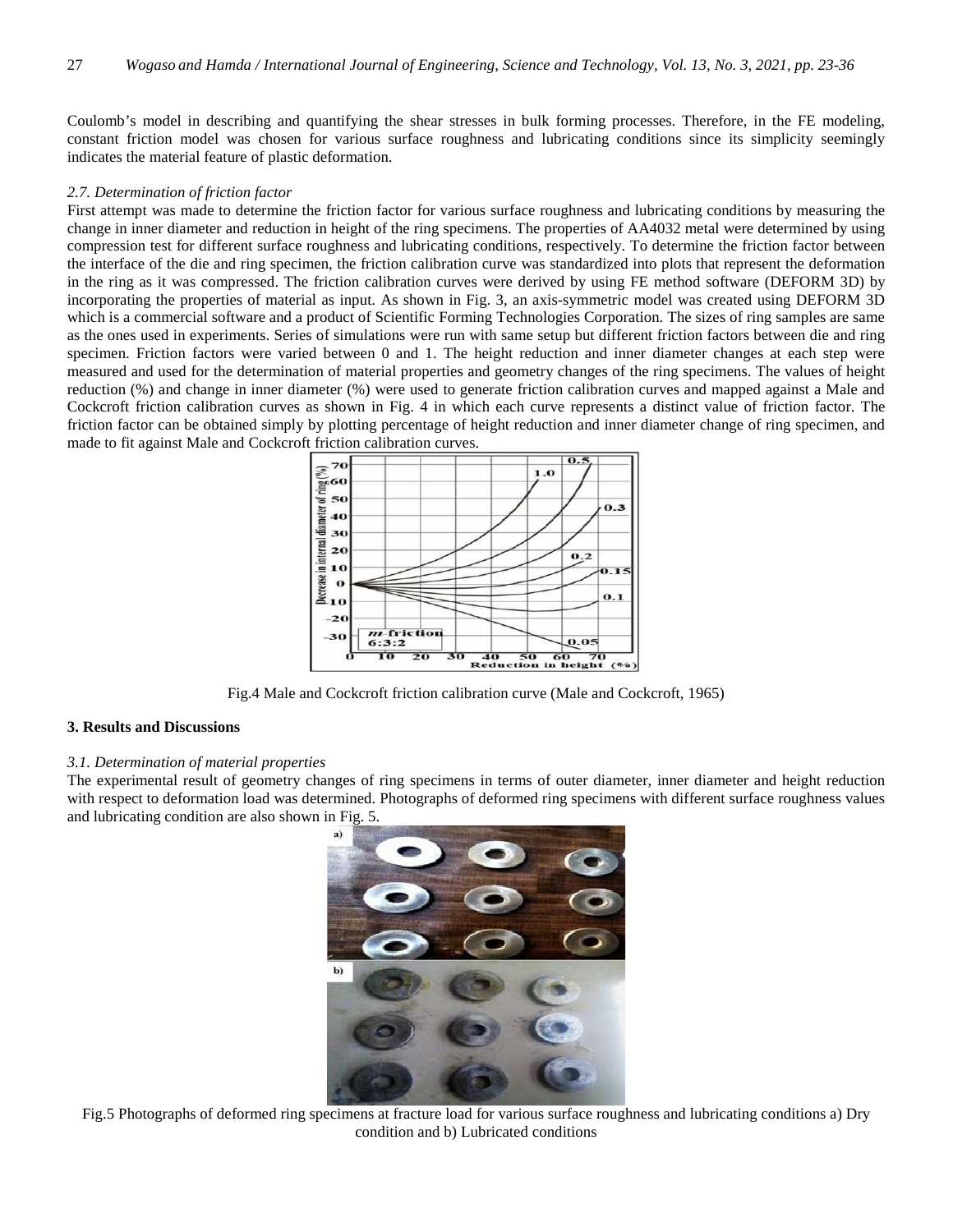It is clearly observed that the deformed specimens' surface show different texture for different lubricating conditions. At fracture detected deformation, it was observed that the contraction of inner diameter increases with increase in the surface roughness value, whereas, height reduction decreases with increase in the roughness. This is due to increase in roughness (asperity peaks) on the work piece which restricts the metal flow at the die-work piece interface. Also, for various lubricating conditions, the inner diameters of ring specimen lubricated with grease and emulsion were shown more contraction than the inner diameter of ring specimen lubricated with palm oil. This observation is also in agreement with findings obtained by Male and Cockcroft (1965).

 The flow stress curves generated from the ring compression test with different surface roughness and lubricating conditions, and are illustrated in Fig. 6. In the flow stress curves, there is an apparent shape change in their last regions with respect to variation in the surface roughness values and lubricating conditions. On the other hand, initial regions seem to be similar. Considering various lubricating condition, the amount of plastic deformation (induced strain level) varies with type of lubricants employed ignoring the effect of specimen's surface roughness. With palm oil, higher reduction in the height (%) is observed and it might be due to introduction of uniform flow of metal during deformation. The general flow stress equation was obtained by fitting the properties of material, specifically, strain hardening exponent and strength coefficient against Ludwik equation ( $\sigma = K \varepsilon^n$ ). Accordingly, the strain hardening exponent and strength coefficient values for aluminium AA4032 alloy metal is obtained by taking the average values for all conditions. The flow-stress equation thus obtained as  $\sigma = 678 \varepsilon^{0.33}$  for the specific material under given experimental condition. In specific terms, the n and K values are slightly dependent on the loading conditions. Different friction loading conditions resulted in variations of n and K values which determines the amount of plastic deformation of the metal. The result obtained shows that lower frictional conditions resulted in more amount of plastic deformation, i.e. higher values of n.





 The determined strain hardening exponent and strength coefficient are in agreement with findings of Fereshteh-Saniee and Fatehi-Sichani (2006). The determined values are mainly used to assess metal behavior in both uniaxial tension and compression at room temperature. The larger the strain hardening exponent value, the more the material can deform before instability. Calculated effective strains and stresses at each deformation load during ring compression test for specimens with various surface roughness and lubricating conditions is examined.

## *3.2. Effect of surface roughness on friction factor and deformation load*

The friction factor for specimens with different surface roughness values namely  $1.50 \,\mu$ m,  $2.50 \,\mu$ m and  $3.50 \,\mu$ m at dry condition is presented in Fig. 7. It was obtained as 0.50, 0.53 and 0.55 for specimens with surface roughness values of  $1.50 \,\mu \text{m}$ , 2.50  $\mu$ m and 3.50 µm, respectively. It is evident that higher friction factor value is recorded for specimen with higher surface roughness, 3.50 µm. This increase in friction factor is the result of the increased asperity contact at the die-work piece interface. As the surface roughness of the test specimen increases, similar rise in the magnitude of the surface asperities occurs. This rise in asperity peaks leads to restricted flow of at the die-work piece interface. As a result, the interfacial friction factor between the die and specimen increases further. In addition, it was observed that the contraction of inner diameter was increased with increase in the surface roughness value, whereas, reduction in height was decreased with increase in the roughness.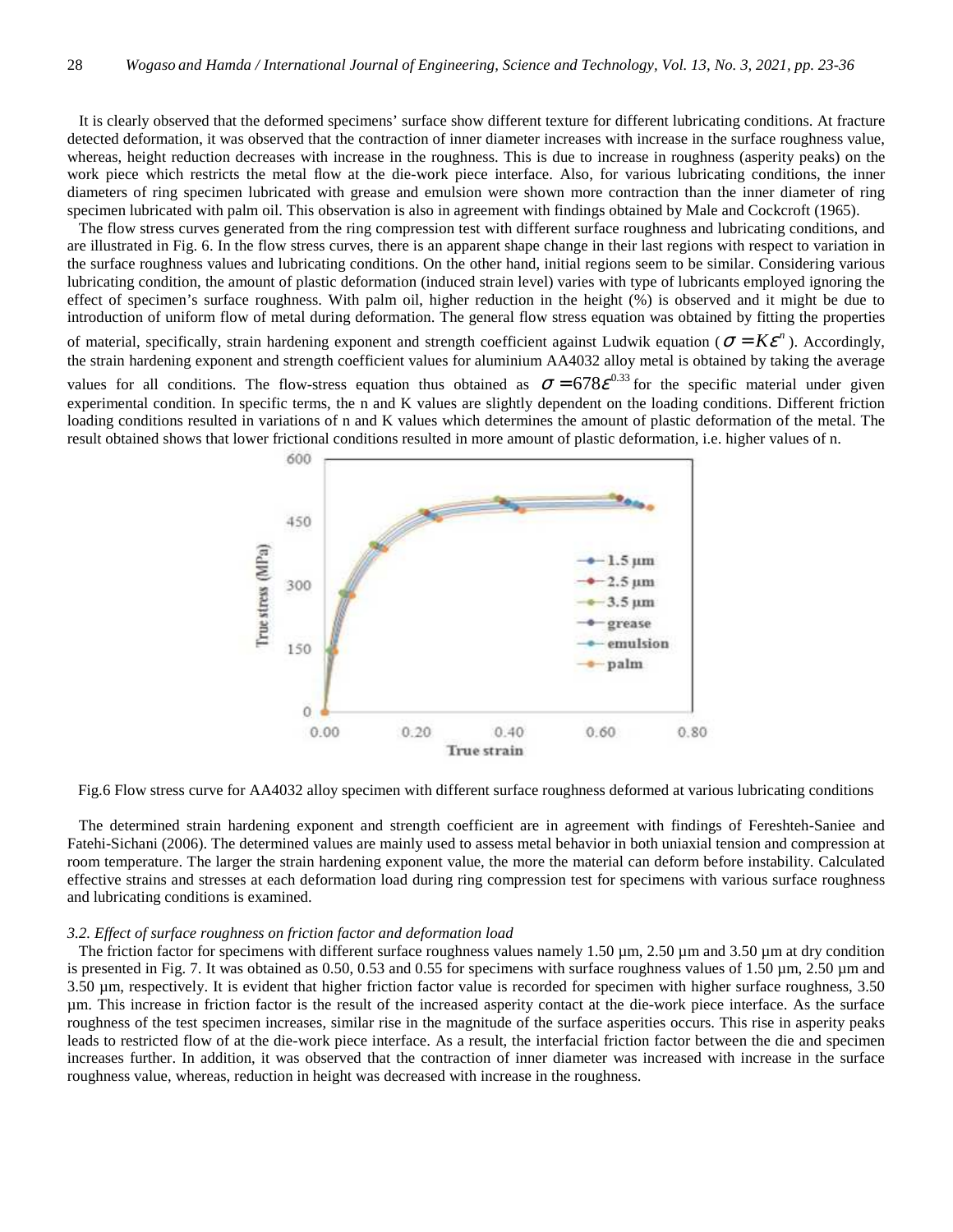

Height reduction (%)



Figure 8 shows the relationship between surface roughness, friction factor and deformation load requirement for forging AA4032 aluminum alloy. At the onset of fracture, the average deformation load requirement for ring specimens is obtained to be 329 kN, 327.67 kN and 326 kN with respect to specimen's surface roughness values, respectively.



Fig.8 Relationship between three factors a) effect of surface roughness on deformation lad, b) effect of surface roughness on friction factor and, c) Effect of friction factor deformation load

## *3.4. Effect of friction on effective strain and stress at dry condition*

As a result of the relationships identified between friction factor and specimen's surface roughness, it is clear that metal flow is significantly influenced by surface roughness of specimens. Hence, induced strain and stress characterize the amount of metal flow between die-work piece interfaces. Specifically, the induced strain is obtained from the geometry measurements for each specimen with different surface roughness. Increase in induced strain is observed with respect to lower surface roughness value and/or lower friction factor, and it indicates that relatively more metal flows at interface between die-work pieces during forming; while the amount of metal flow in specimen with higher surface roughness is relatively low and restricted. Moreover, the relationship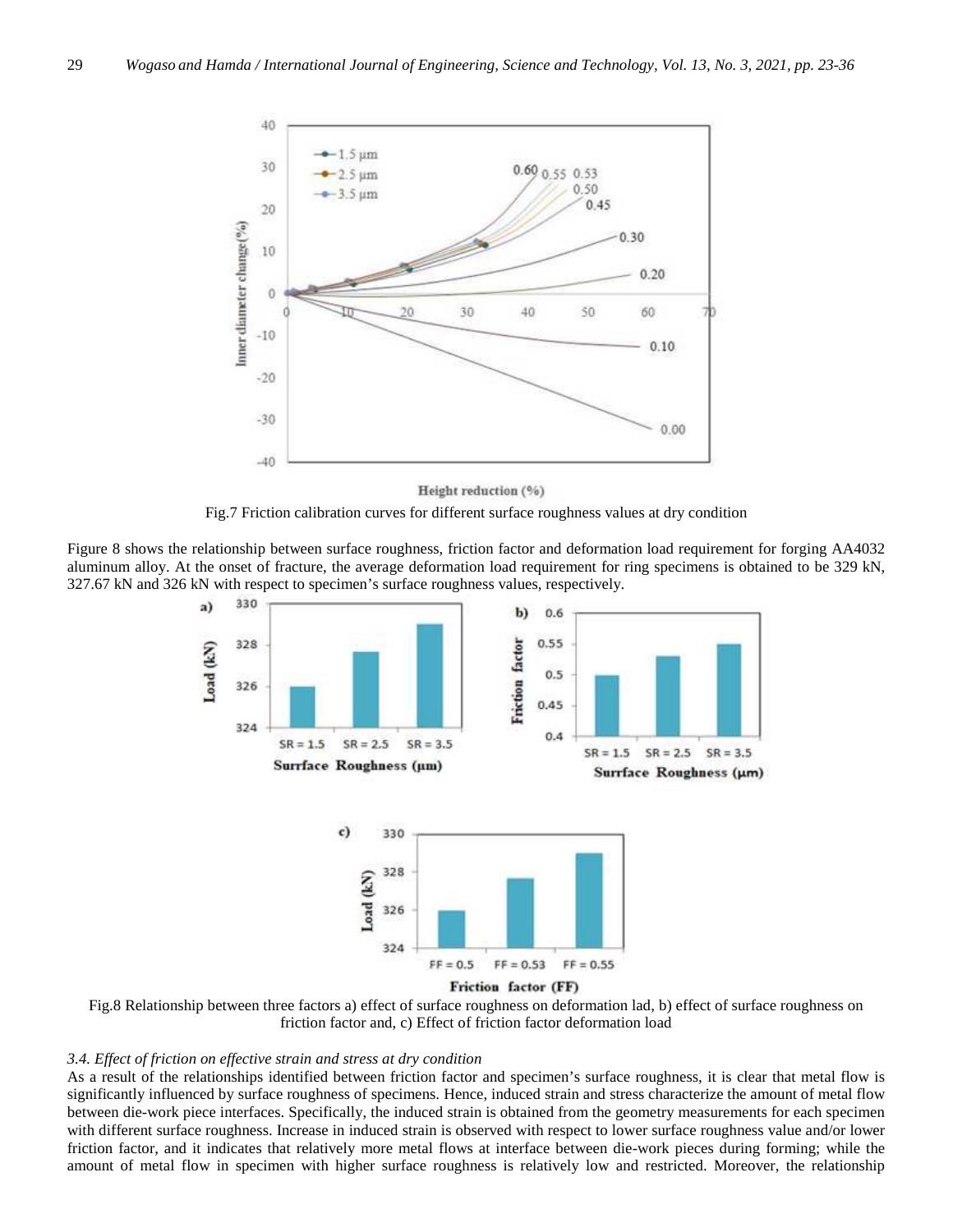between friction factor and induced effective strain and effective stress at 50% height reduction is shown in Fig. 9a and b. An increase in friction factor results in increase in effective stress and on the other hand, the maximum effective stress is observed at lower values of effective strain.



Fig.9 Effect of friction on a) effective strain, b) effective stress, at dry condition

 During deformation, specimens with lower surface roughness and/or friction factor undergo more amount of plastic deformation. This is due to increase in reduction of the material with the strain induced which allows metal flow with comparable lower restriction at the die-work piece interface. Using the above concepts, effects of surface roughness on interface friction, i.e. 1.5 µm with friction factor of 0.5 appears to be suitable roughness condition for dry forming, as it allows more amount of metal flow between die-work pieces interface.

## *3.5. Friction factor for lubricating conditions*

 Figure 10 shows effect of lubricants on interface friction factor for specimen with surface roughness value of 1.5 µm. The friction factor for the palm oil, grease and emulsion oil lubricants are found to be 0.30, 0.35 and 0.45, respectively. Further, metal flow can be easily quantified through measurement of true strain from the reduction in height of the compressed specimens, and used as a means to compare the effects of lubricant on the flow of metal. When various lubricants are used, strain increases as compared to dry conditions which mean the metal undergo more amount of deformation. It is also observed in the Fig. 10 that true strain increases with decrease in friction factor at different lubricating conditions. While, using palm oil as lubricant, the maximum true strain value, 0.71, is obtained. Similarly, with grease and emulsion oil, the maximum true strain is decreased to 0.69 and 0.68, respectively. Among selected lubricants, palm oil is obtained as best most appropriate lubricant for metal forming of Al-alloy due to its better capability to reduce sticking force at the interface. Moreover, the inner diameters of ring specimen lubricated with grease and emulsions are more contracted than with lubricated with palm oil.

## *3.6. Effect of friction on deformation load requirement, effective stress and strain for lubricating conditions*

 The effects of friction factor on the deformation load requirements for AA4032 alloy during ring compression test with lubricating conditions of palm oil, grease and emulsion oil is presented in Fig. 11. In order to quantify the influence of friction factor on the deformation load, final deformation loads with respect to various lubricating conditions are considered at fracture deformation state.



Height reduction (%)

Fig.10 Friction calibration curve for AA4032 at various lubricating conditions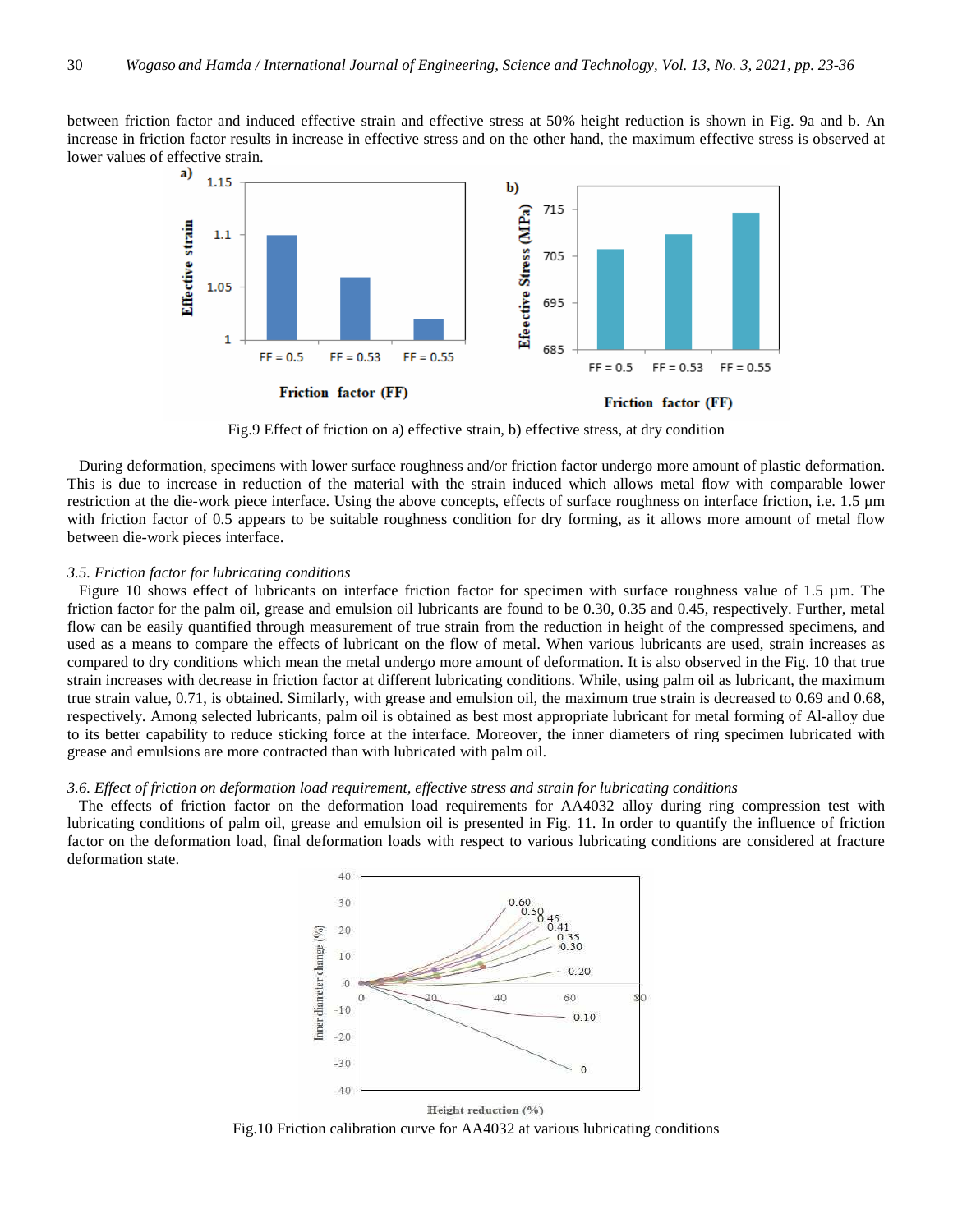At fracture point, the average deformation load requirement is obtained as 318.40 kN, 303.21 kN and 294.52 kN with respect to lubricating conditions, emulsion oil, grease and palm oil, respectively. Comparing the results for different lubricants, one can find that the required deformation load with palm oil lubricating condition is lower. This was due to the fact that palm oil provides better capability to reduce the asperity peaks and more metal flow than grease and emulsion during deformation. Higher height reduction percentage is obtained with palm oil lubricant which can form film to achieve pretty low friction factor.



Fig.11 Effect of friction on the deformation load requirements with respect to different lubricating conditions

Figures 12 a  $\&$  b show the effect of friction factor on the induced effective strain and stress, for specimen with different lubricating conditions namely palm oil, grease and emulsion oil, respectively. In order to quantify the influence of friction, final stage of true strain with respect to lubricating conditions were considered. The results obtained for each lubricating conditions are presented separately, and allow the influence of friction factor on induced strain and stress to be investigated.



Fig.12 Effect of friction on a) effective strain, b) effective stress, for different lubricating condition

 From Fig. 12 (b), the maximum effective stress is observed at lower values of effective strain and increase in friction results in a continuous increase in effective stress and decrease in effective strain. This comparison was made at each reductions of ring height. However, considering various lubricating conditions at fracture, it was observed that the height reduction increases with deformation load increases. For lower height reduction, the deformation load is low due to restriction in metal flow at the interface and consequently, the specimen fractures. In a ring compression test, the deformation load and height reduction are sensitive to interface friction. In addition, the reduction in height is the sensitive parameter, and therefore it was used to evaluate the effective stress. From Fig. 12, it can be seen that effective stress increases with increase in friction factor and this is a good indication that lubrication reduces effective stress. For the emulsion oil lubricating condition, higher friction factor and relatively lower effective stress were noted. Based on the result, lubricating condition has a significant effect on the induced effective stress and strain during forging.

# *3.8. FE simulations*

 The load requirement for deformation obtained from FE simulations is illustrated in Fig. 13 for specimens with various surface roughness values. To verify the relationship between friction factor and surface roughness further solid work piece were simulated between two rigid dies. The friction factor values obtained from the ring compression test (for 1.5 µm surface roughness 0.50, for 2.5 µm surface roughness 0.53 and for 3.5 µm surface roughness 0.55) were utilized for the simulation. It was clearly evident that the load required for deformation increases with increase in the friction factor for all the cases of surface roughness. The result is in full agreement with the experimental ones.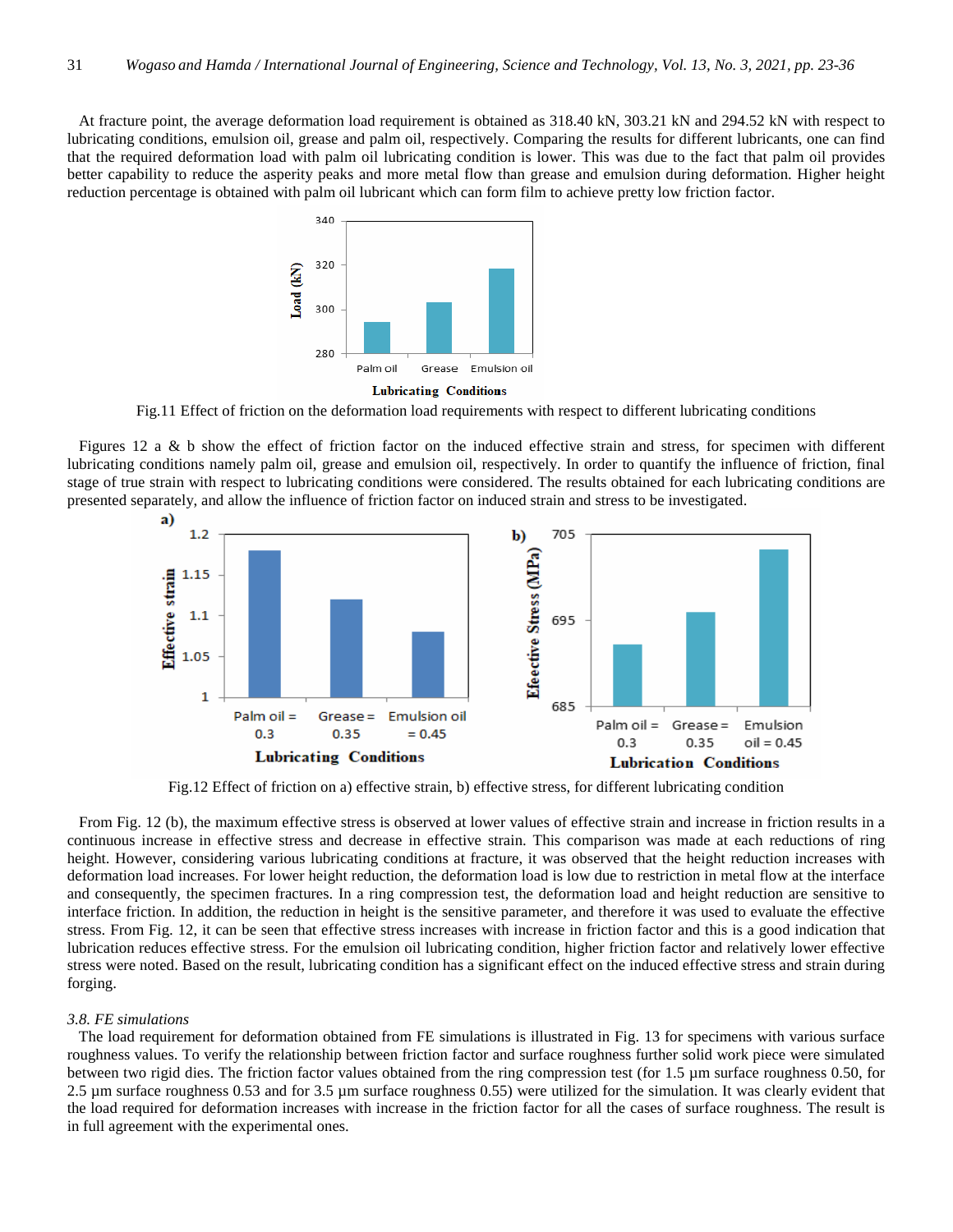

Fig.13 FE simulation load requirements with respect to friction factor for various surface roughness of (a)1.5  $\mu$ m, (b) 2.5  $\mu$ m and (c) 3.5 µm

 Similar patterns of FE simulation results were observed for specimen deformed under different lubricating conditions. In the case, previously determined friction factor values for lubricants mainly 0.3 for palm oil, 0.35 for grease and 0.45 for emulsion oil are used in FE modeling. Obviously, the deformation load decreases with decrease in friction factor i.e. for palm oil lubricant. Lowering friction factor at the interface, results in more amount of deformation prior to fracture. In addition, variation in effective strain with respect to friction factor is determined for different surface roughness and lubricating conditions and is illustrated in Fig. 14. The effective strain is continuously decreasing with increase in the friction factor for selected surface roughness. This is due to a smaller surface roughness reduces the number of large asperities. Material has to move over to be able to flow, thus increasing the amount of strain. The FE simulation results are again in a good agreement with the experimental one.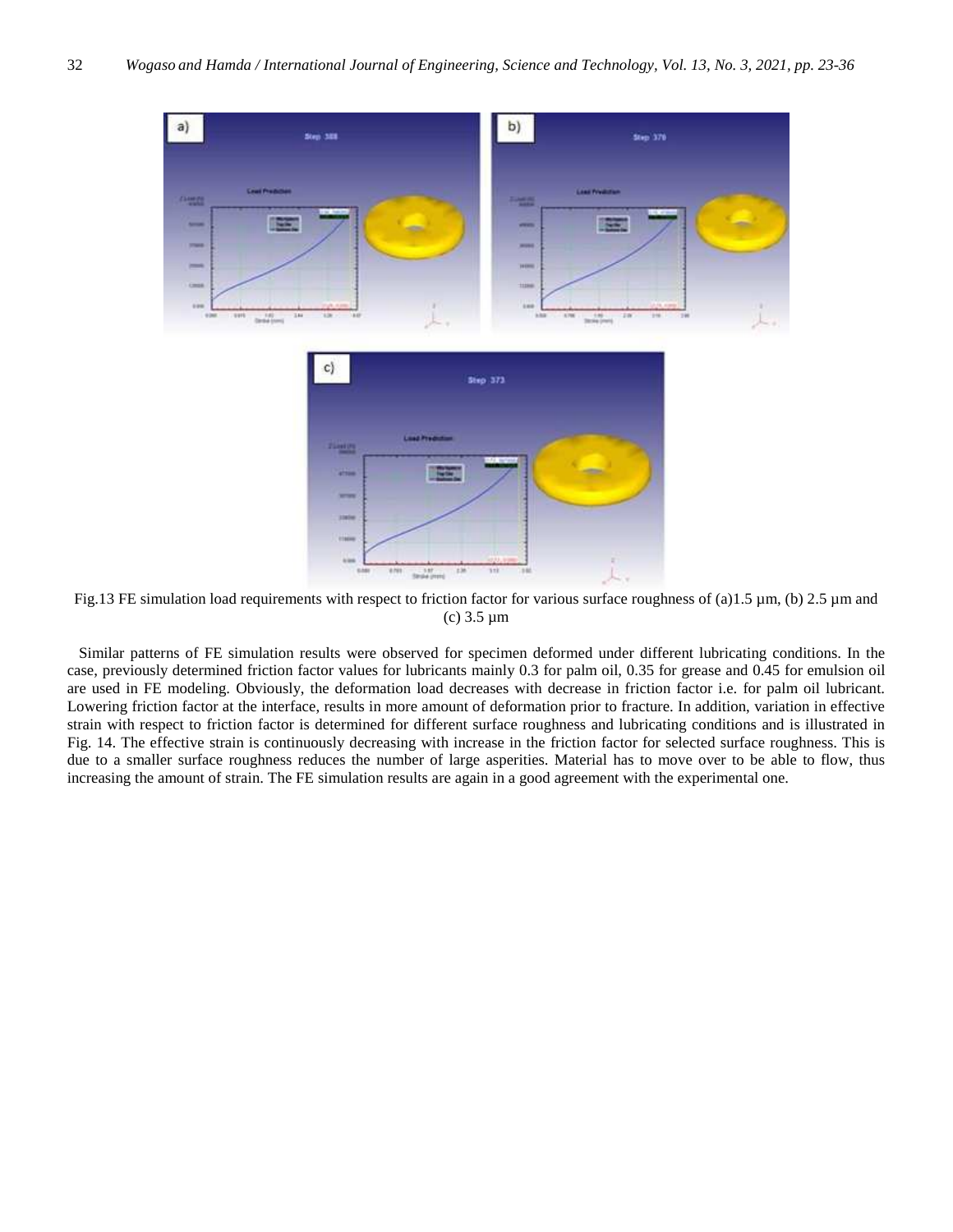

Fig.14 FE simulation results of effective strain with respect to friction factor for various surface roughness values of (a) 1.5 µm, (b) 2.5 µm and (c) 3.5 µm

 For lubricating conditions, similar patterns of results were observed. The reduction in height increases with the use of lubricants thereby effective strain values increases. Higher deformation was observed with the use of palm oil lubricant at the die-work interface. Figure 15 shows the effect of friction factor on the effective stress obtained using FE simulation for various surface roughnesses. Further, it was observed that the effective stress decreases with increase in friction factor. On other hand, it means that the effective stress increases with decrease in specimen's surface roughness.

In order to verify the relationship between effective stress and interface friction further with simulation, friction factor obtained at various lubricating conditions were used as in input for simulations. The effective stress decreases with increase in the friction factor for the selected lubricants.



Fig.15 Effect of interface friction factor on effective stress obtained using FE simulation for various lubricating conditions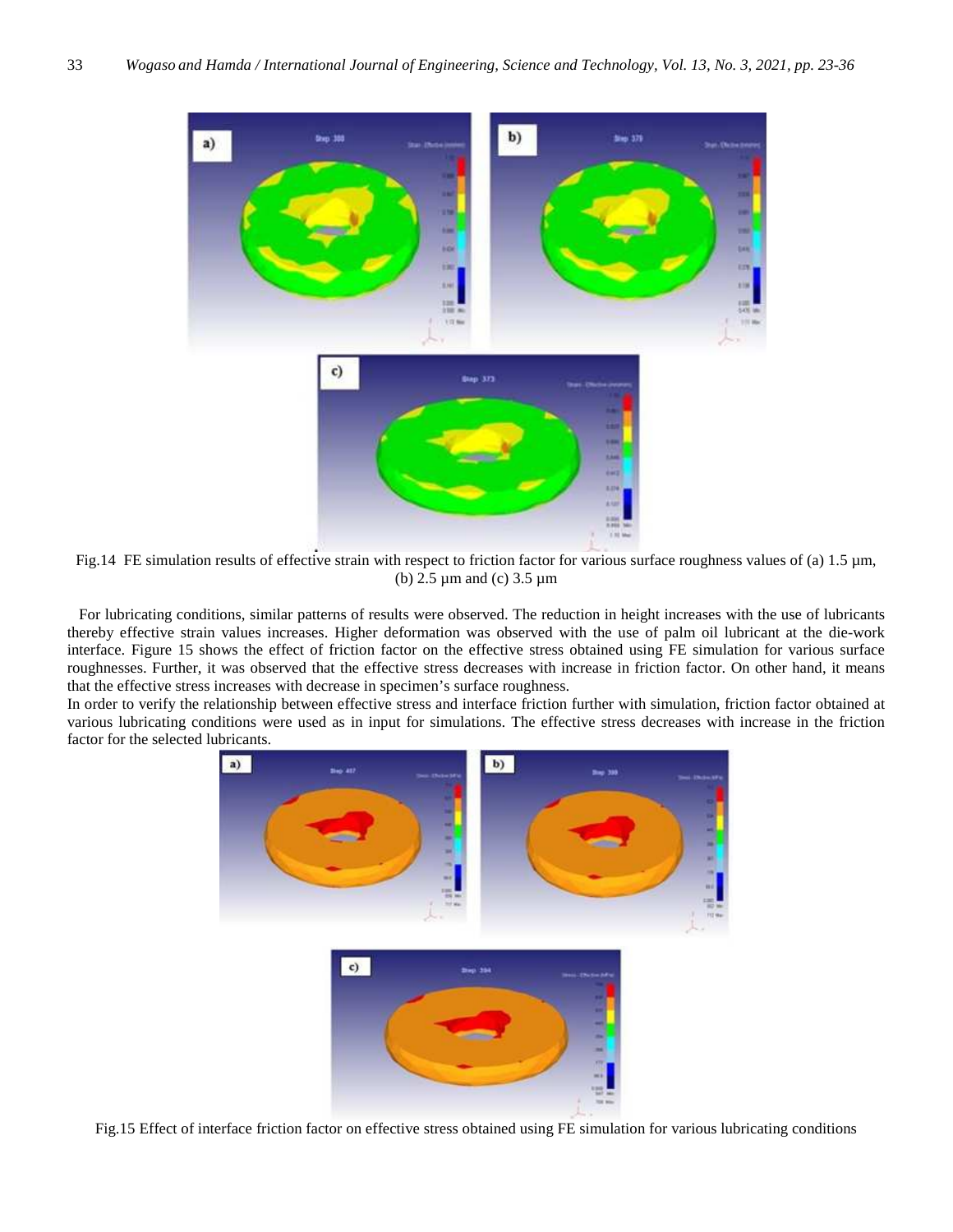# *3.9. Validation of the result*

 The specimen with geometry ratio of standard ring compression test 6:3:2 was considered for modeling as stated in the experimental procedure, and subsequently deformation test was carried out by using DEFORM 3D software. The simulation was carried out at different friction factor and height reductions that were obtained from ring compression experiment for various surface roughness and lubricating conditions. The effects of interface friction factor on load requirements, effective strain and stress at various surface roughness and lubricating conditions can be validated by comparing the simulation results with that of the results found out by the ring compression experiments and presented in Table 3.

| Conditions |                          | Parameters         |                     | Experimental         |                             | FE Simulation           |                           | Mean Error $(\%)$                |                                         |
|------------|--------------------------|--------------------|---------------------|----------------------|-----------------------------|-------------------------|---------------------------|----------------------------------|-----------------------------------------|
|            |                          |                    |                     | Result               |                             | Results                 |                           |                                  |                                         |
|            |                          | Friction<br>factor | Height<br>reduction | $\epsilon_{\rm eff}$ | $\sigma_{\rm eff}$<br>(MPa) | $\varepsilon_{\rm eff}$ | $O_{\text{eff}}$<br>(MPa) | $\delta$ for<br>$O_{\text{eff}}$ | $\delta$ for<br>$\varepsilon_{\rm eff}$ |
|            |                          |                    | (mm)                |                      |                             |                         |                           |                                  |                                         |
| Surface    | $1.5 \,\mathrm{\mu m}$   | 0.50               | 3.88                | 1.10                 | 706.40                      | 1.13                    | 706                       | 0.06                             | 2.7                                     |
| roughness  | $2.5 \,\mathrm{\upmu m}$ | 0.53               | 3.79                | 1.06                 | 709.64                      | 1.11                    | 701                       | 1.35                             | 4.7                                     |
|            | $3.5 \,\mathrm{\upmu m}$ | 0.55               | 3.79                | 1.02                 | 714.24                      | 1.10                    | 700                       | 1.99                             | 7.8                                     |
| Lubricants | Palm                     | 0.30               | 4.07                | 1.18                 | 692.24                      | 1.25                    | 676.6                     | 2.25                             | 5.9                                     |
|            | oil                      |                    |                     |                      |                             |                         |                           |                                  |                                         |
|            | Grease                   | 0.35               | 3.99                | 1.12                 | 696.04                      | 1.19                    | 687.4                     | 1.24                             | 6.3                                     |
|            | Emulsi                   | 0.45               | 3.94                | 1.08                 | 703.30                      | 1.14                    | 693.8                     | 1.35                             | 5.6                                     |
|            | on oil                   |                    |                     |                      |                             |                         |                           |                                  |                                         |

Table 3 Comparison between ring compression test and FE simulation results for different friction factor

The absolute mean error was determined using equation as  $\delta = \frac{F_{FEP} - F_{EXP}}{F_{AT}}$  100% *EXP FEP EXP V*  $\delta = \frac{|V_{FEP} - V_{EXP}|}{V_{FEP}}$  100% where V<sub>FEP</sub> is FE predicted value and V<sub>EXP</sub>

is experimental value. Accordingly, the maximum mean error for effective strain requirement is 7.8% and for effective stress is 3.56% which are less than 10% and within an acceptable range. This shows that the experimental values of ring compression test is in a better agreement with the FE simulation results which validates the work. In addition, from the mode of patterns of result variation for both approaches, it is clear from the Table 3 that for all surface roughness and lubricants, the effect of friction factor on experimental load, effective strain and stress agrees well with FE simulation predictions at the final stage of the fracture where no large deformation happens.

 Finally, using the above concepts, effects of various lubricant and surface roughness on interface friction, palm oil is found to be suitable lubricant for successful forging AA4032 alloy as it results in reduced deformation load requirement, increased induced effective strains and stresses and relatively uniform metal flow between die-work pieces interface. Moreover, among the selected lubricants palm oil possess good lubrication capability with interface friction factor of 0.30. On other hand, Peterson et al. (1998) correspondingly, justified that molybdenum disulphide act as a good lubricant with the friction factor value of 0.32 in which commercial aluminum has been used as base material.

# **4. Conclusions**

 Based on the results obtained from investigation of friction behavior using combined approach of ring compression test and FE simulations under various lubricating conditions, the following conclusions have been drawn:

- The friction factor for forging AA4032 alloy metal was determined for different surface roughness values and it increases with increase in the roughness of the surface. This is mainly due to presence of higher surface asperity peaks on the metals which restricts the flow of metal at the interface between die-work for specimens with increased surface roughness values.
- It was observed that the contraction of inner diameter, mushrooming, was increased with increase in the surface roughness, whereas, the amount of deformation (height reduction) was decreased with increase in the roughness. As a result, the smoother surface roughness of the metal appears to be suitable surface condition value for working AA4032 alloy.
- The use of lubricants during forging has reduced the deformation load requirement and effective stress and increased the effective strain which may be suitable for the required level of industrial applications.
- Among lubricants employed, palm oil is found to be a suitable lubricant for successful forging of AA4032 alloy as it results in a minimum deformation load requirement, induced effective stress and more metal flow between die-work pieces.
- FE simulations has provided detailed and effective results in the analysis of deformation load requirements, effective strain and stress and geometry changes for different experimental conditions, which are in a good agreement with the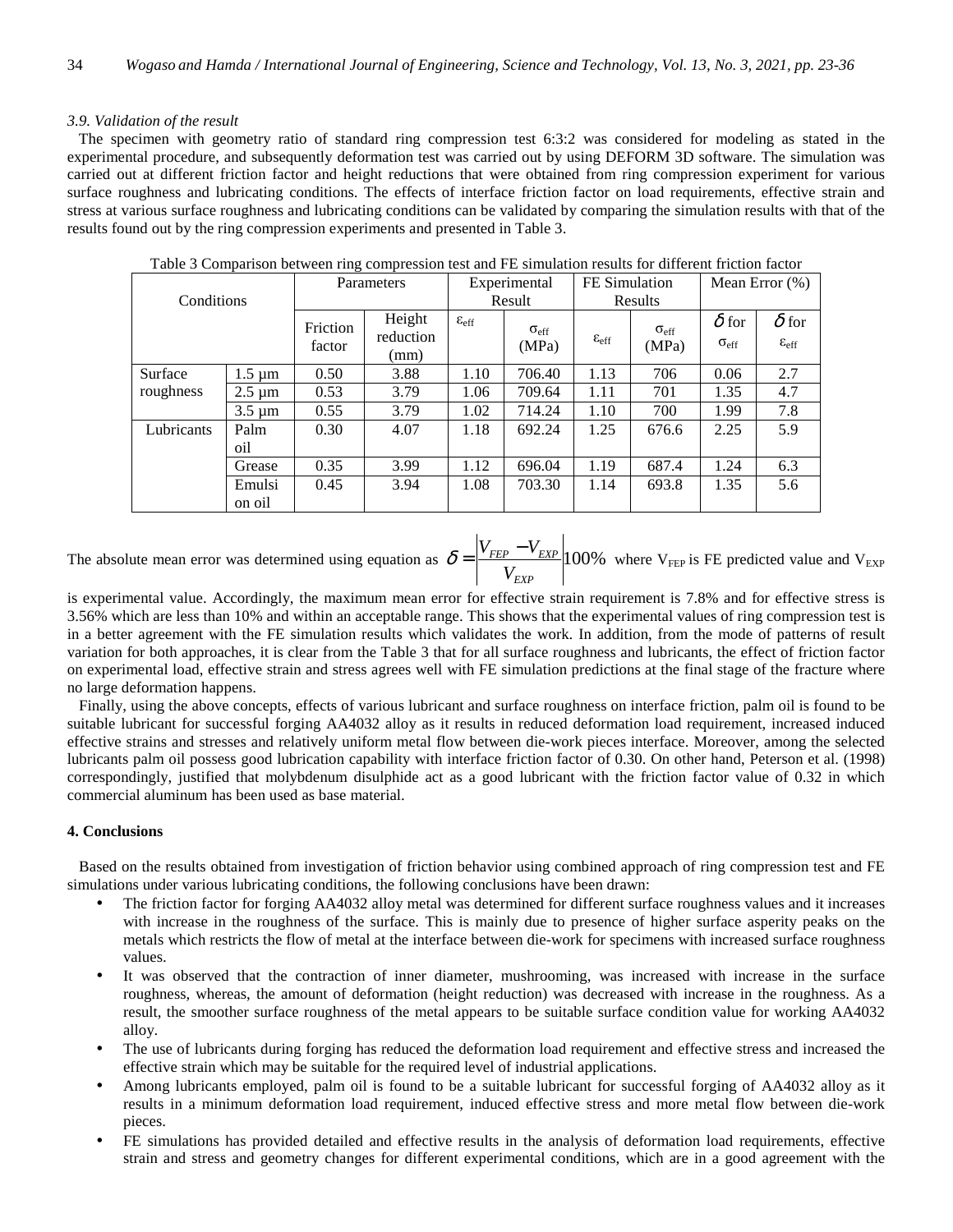experimental results. Thus, integrating ring compression test with FE simulation is simple and effective tool to evaluate the friction behavior of metals.

## **Nomenclature**

FE – Finite element FF – Friction factor SR – Surface roughness DEFORM – Design environment for metal forming

# **Acknowledgement**

The authors would like to thank Adama Science & Technology University for funding this research work.

#### **References**

- Bay, N., 1994, The state of the art in cold forging lubrication, *Journal of Material Process and Technology*, Vol. 46, pp.19. https://doi.org/10.1016/0924-0136(94)90100-7
- Camacho A.M., Torralvo A.I., Bernal, C. and Sevill, L., 2013, Investigations on friction factors in metal forming of industrial alloys, *Procedia Engineering, Vol. 63,* pp. 564-572. https://doi.org/10.1016/j.proeng.2013.08.240
- Cisson, M.C., Rausina, G.A. and Stonebraker, P.M., 1996, Human health and environmental hazard characterization of lubricating oil additives, *Lubrication Science*, Vol. 8, pp.145-177. https://doi.org/10.1002/ls.3010080205
- Dutton, R. E., Seetharaman, V. and Goetz, R. L., 1999, Effect of flow softening on ring test calibration curves, *Materials Science and Engineering*, Vol. 270, No. 2, pp. 249-253.
- DePierrie, V. and Gurney, F., 1974, A method for determination of constant and varying friction factors during ring compression tests, *Transactions of the American Society of Mechanical Engineers: Journal of Lubrication Technology*, Vol. 96, pp. 482-488. https://doi.org/10.1115/1.3452015
- Fereshteh-Saniee, F. and Fatehi-Sichani, F. 2006, An investigation on determination of flow curves at room temperature and under forming conditions, *Journal of Materials Processing Technology*, Vol. 177, pp. 478–482. https://doi.org/10.1016/j.jmatprotec.2006.04.043
- Fereshteh-Saniee F., Pillinger I. and Hartley P., 2004, Friction modeling for the physical simulation of the bulk metal forming processes, *Journal of Material Processing Technology*, Vol. 153-154, pp 151-156. https://doi.org/10.1016/j.jmatprotec.2004.04.217
- Isogawa, S., Kimura, A., and Tozawa, Y., 1992, Proposal of an evaluating method on lubrication, *CIRP Annals Manufacturing Technology*, Vol. 41, pp 263-266. https://doi.org/10.1016/S0007-8506(07)61200-1
- Male, A.T. and Cockcroft, M.G., 1965, A method for the determination of the coefficient of friction of metals under condition of bulk plastic deformation, *Journal of the Institute of Metals*, Vol. 93, pp. 38–46.
- Narayanasamy, R. and Pandey, K.S., 1997, Phenomenon of barreling in aluminum solid cylinders during cold upset-forming, *Journal of Materials Processing Technology*, Vol.70, pp.17-21. https://doi.org/10.1016/S0924-0136(97)00035-6
- Oh, S., Wu, W., Tang, J. and Vedhanayagam, A., 1991, Capabilities and application of FEM code DEFORM: the perspective of the developer, *Journal of Materials Processing Technology*, Vol. 27, pp. 25-42. https://doi.org/10.1016/0924-0136(91)90042-D
- Peterson, S.B., Martins, P.A.F. and Bay, N. 1998, An alternative ring-test geometry for the evaluation of friction under low normal pressure, *Journal of Materials Processing Technology*, Vol.79, No. 1-3, pp.14-24. https://doi.org/10.1016/S0924- 0136(97)00448-2
- Peterson, M. B., and Ling, F. F., 1966, Friction and lubrication at extreme pressures: symposium on friction and lubrication in metal processing, *American Society of Mechanical Engineers*, pp. 39.
- Rao, J.B., Syed Kamaluddin., Appao Rao, J., Sarcar, M.M., and Bhargava, N.R.M.R., 2009, Finite element analysis of deformation behavior of aluminum-copper alloys, *Materials and Design*, Vol.30, No. 4, pp.1298-1309. DOI: 10.1016/j.msea.2003.12.029
- Rajesh E. and Siva-Prakash M., 2013, Analysis of friction factor by employing the ring compression test under different lubricants, *International Journal of Scientific and Engineering Research*, Vol. 4, No. 5, pp. 1163–1171.
- Shahriari D., Sadeghi, M.R., Ebrahimi, G.R. and Kim, K.T., 2011, Effects of lubricant and temperature on friction coefficient during hot forging of nimonic 115 superalloy, *Journal of Material Engineering and Performance*, Vol. 49, pp 375–383. DOI: 10.4149/km\_2011\_5\_375
- Semiatin, S.L., 1998, Handbook of Metals: Introduction to Forming and Forging Processes. ASM Handbook Committee, USA. Vol. 14, 9th Edition
- Sofuoglu, H. and Rasty, J., 1999, On the measurement of friction coefficient utilizing the ring compression test, *Tribology International*, Vol. 32, pp 327-335. https://doi.org/10.1016/S0301-679X(99)00055-9
- Wogaso, D., Davidson, M.J. and Khanra, A.K., 2014, Friction factor evaluation using experimental and finite element methods for Al-4%Cu preforms, *Journal of Materials Engineering and Performance*, Vol. 23, No. 8, pp. 3068. DOI: 10.1007/s11665-014- 1063-z